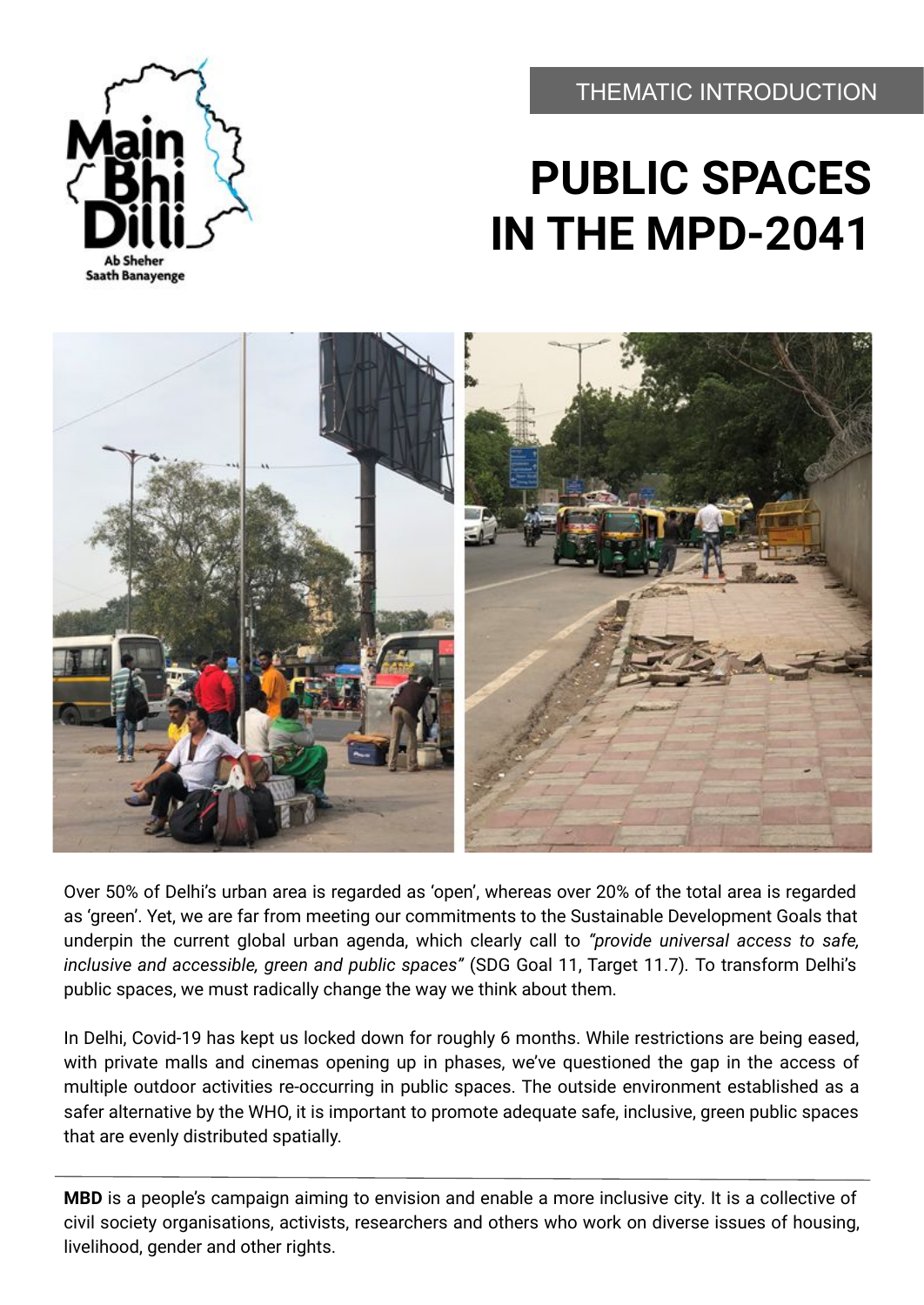## **PUBLIC SPACES IN THE CITY**

First, it is imperative to distinguish between **unactivated 'open spaces'** and **'public spaces' that enable 'public life'**. In the city, public spaces are not limited to parks and playgrounds, but include **all 'commonly owned spaces'** - streets, pavements, markets, bus-stops, waterfronts, parking lots, and spaces under flyovers and metro-stations. These are urban spaces where everyday activities of commerce, habitation, transit, socialisation and recreation are carried out, making them an intrinsic part of our urban environment. They are also 'urban equalisers', providing common areas for the diverse residents of a city to interact. **If we view these spaces as a collective capital asset, we can begin to reap long-term social and economic benefits that can emerge by investing in them strategically, with all stakeholders taken into consideration..**

Second, **the spatial inequalities of Delhi make it difficult to accurately gauge how 'open, green and public' our city really is.** For instance, the greenery and density observed in New Delhi (Connaught Place, Lutyens' Zone) contrasts starkly with that of East Delhi (Shahdara, Seelampur, Yamuna Vihar). The stark mismatch of priorities in land use, as suggested in 2017 show that there is in fact more land and services allocated to accommodate vehicular traffic than to accommodate upto 30% of the city's population in affordable, adequate and legal housing in Delhi. Demographics too, vary widely across Delhi, and the call for inclusive public spaces must cover all residents of the city, irrespective of class, gender, religion, caste, age or access. To collect data, engage communities and design valuable public spaces, **we must work at multiple scales simultaneously - city, district, sub-district and neighbourhood.**

Third, **the question of public space ownership, governance and management must be considered** to effectively design interventions that can have a long-lasting, positive impact. **There are a large number of urban issues that fall under the umbrella of public spaces.** Components of housing, transportation, livelihoods, wellbeing, gender and disability can all be addressed if we focus on designing quality public spaces focussed on safety, equity and environmental health.

### WHO ARE THE STAKEHOLDERS OF PUBLIC SPACE IN DELHI?

**FLOATING POPULATION** all residents of the city, irrespective of income, gender, religion, caste and age who use public spaces for socialisation, transit and recreation

**PERMANENT POPULATION** vendors, homeless and residents dependent on public spaces for commerce, shelter, socialisation, transit and recreation

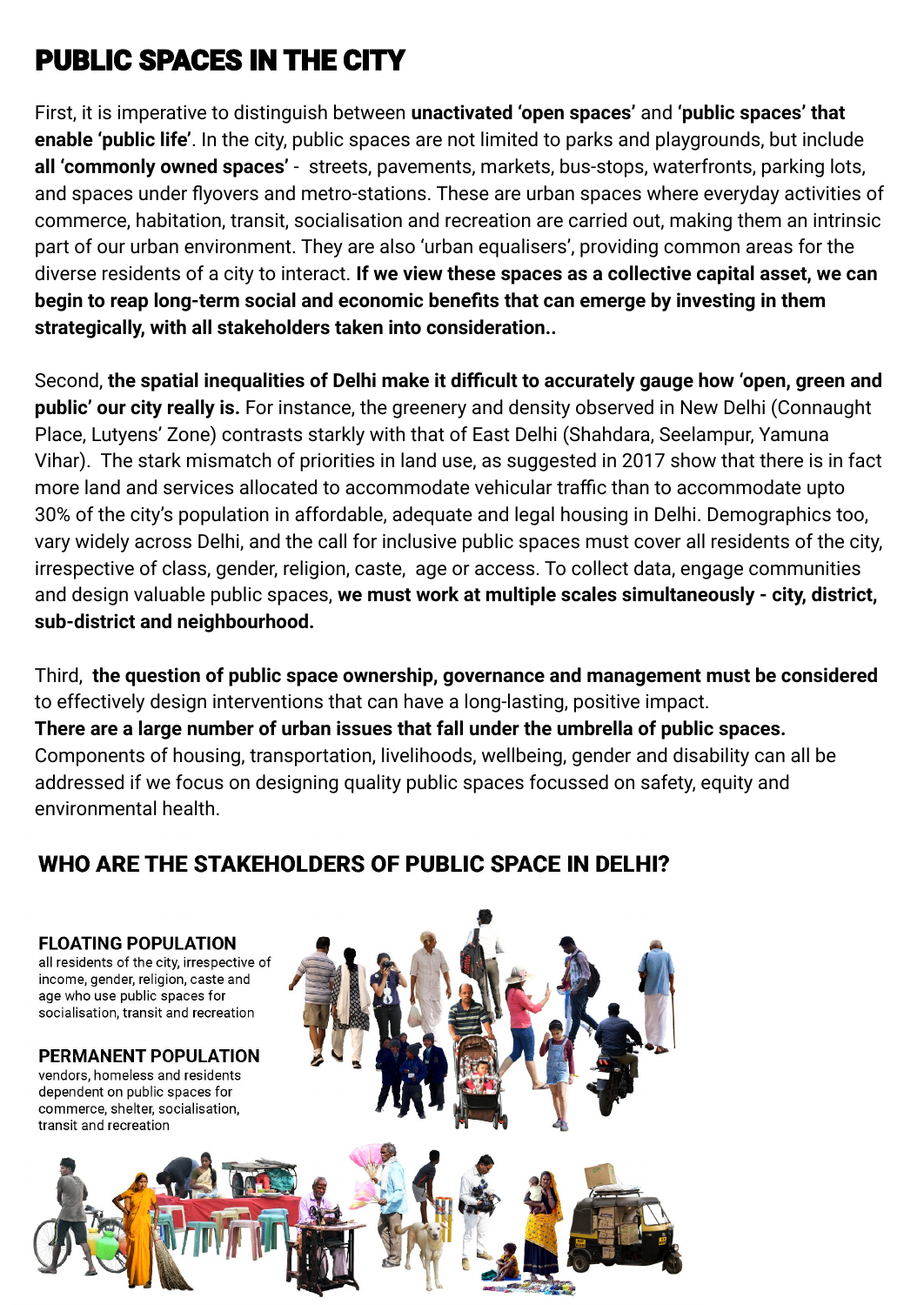### **PUBLIC SPACES IN THE MPD: MAPPING THE INTERSECTIONS**

#### **PUBLIC SPACES HOUSING WELL-BEING LIVELIHOOD TRANSPORT** Community space design within housing complexes and land-pooling for creating public spaces (for eg, streets that are safer for walking, common parks that are open for multiple localities) Assessing the privatization of public spaces available and sharing resources that are of public interest A chance to adaptively use public spaces to provide shelter for the homeless Designing green, walkable, well-lit, uninterrupted and unpolluted public spaces can positively impact social and environmental health in the city and benefit children and elders alike Safer, healthier and advisable to be outdoors than indoors while ● Nearly 80% of Delhi's population is part of the informal economy (vendors, waste-pickers, construction workers) that operates in public spaces Provision of social infrastructure for the urban informal economy. Street vendors act as eyes on the streets The burden of pedestrianisation should not fall on street vendors but on parking spaces": encroachment on public land by parking (vertical / ug parking) Well-designed streets and pavements, bus-stops and metro stations facilitates transit mobility within the city Improve last-mile connectivity by connecting pavements and increasing walkability.

### **DISABILITY GENDER**

we live through a pandemic.

Design for the safety, comfort and accessibility of persons with disability, including wheelchair-access, sound and visual wayfinding guides, and age responsive interventions

- Design for the safety, comfort and access to gender groups (women and transgender) that consistently face discrimination and violence in public spaces
- Public amenities to encourage participation in public spaces
- Reclaim public spaces by gender-responsive techniques
- Improve access to public spaces by considering safety and affordability.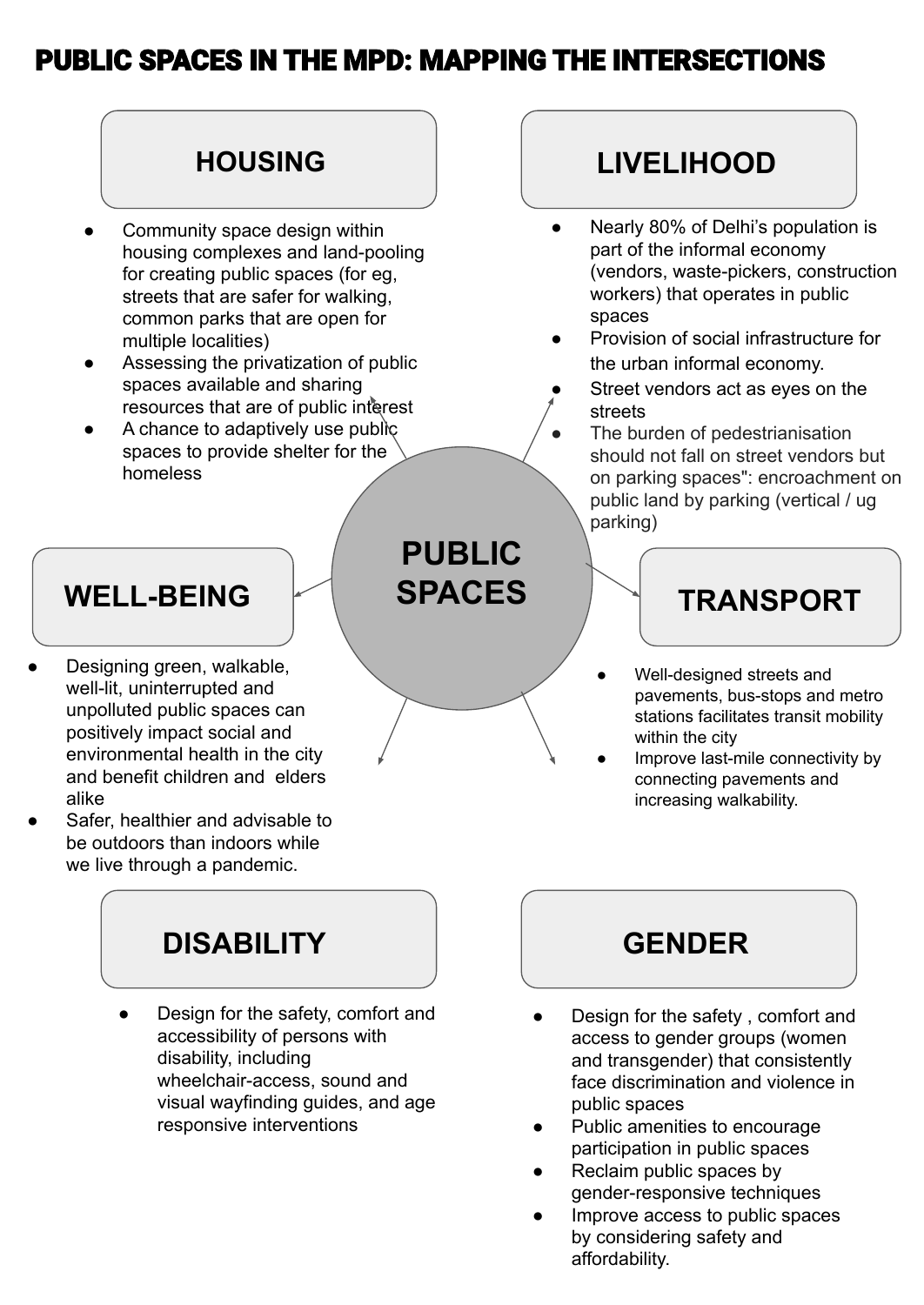### **PLACEMAKING AS AN APPROACH TO DESIGNING PUBLIC SPACES**

'Placemaking' is a process of revitalising public spaces. It has been tested in different parts of the world, and can be intelligently adapted for Delhi's urban environment.

Although Delhi's public spaces are activated plenty, the 'making of a place' is rooted in proper management of people-centric strategies and local governance. Placemaking helps communities to re-imagine everyday spaces in the city - to recognize the potential of streets, parks, markets, neighbourhoods and public buildings. As a process, it capitalizes on a local community's assets, needs and imaginations, resulting in the creation of 'productive' public places that contribute to people's health, happiness, and well being. Such projects can act as catalysts to mobilise larger-scale change across the city.

This can work through a stepwise, reiterative process:

- 1. **Identification:** understanding and comparing ground realities with existing work on 'quality' public space and governance.
- 2. **Engagement:** dialogue on public spaces through a series of targeted questions and activities with stakeholders.
- 3. **Proposition:** a cohesive set of solutions, which would be taken back to the stakeholders for modification and improvement
- 4. **Execution:** building a set of approved interventions
- 5. **Examination:** monitoring and evaluating intervention impact, incorporating learnings for subsequent projects

### **MAPPING THE INTERSECTIONS OF PLACEMAKING**